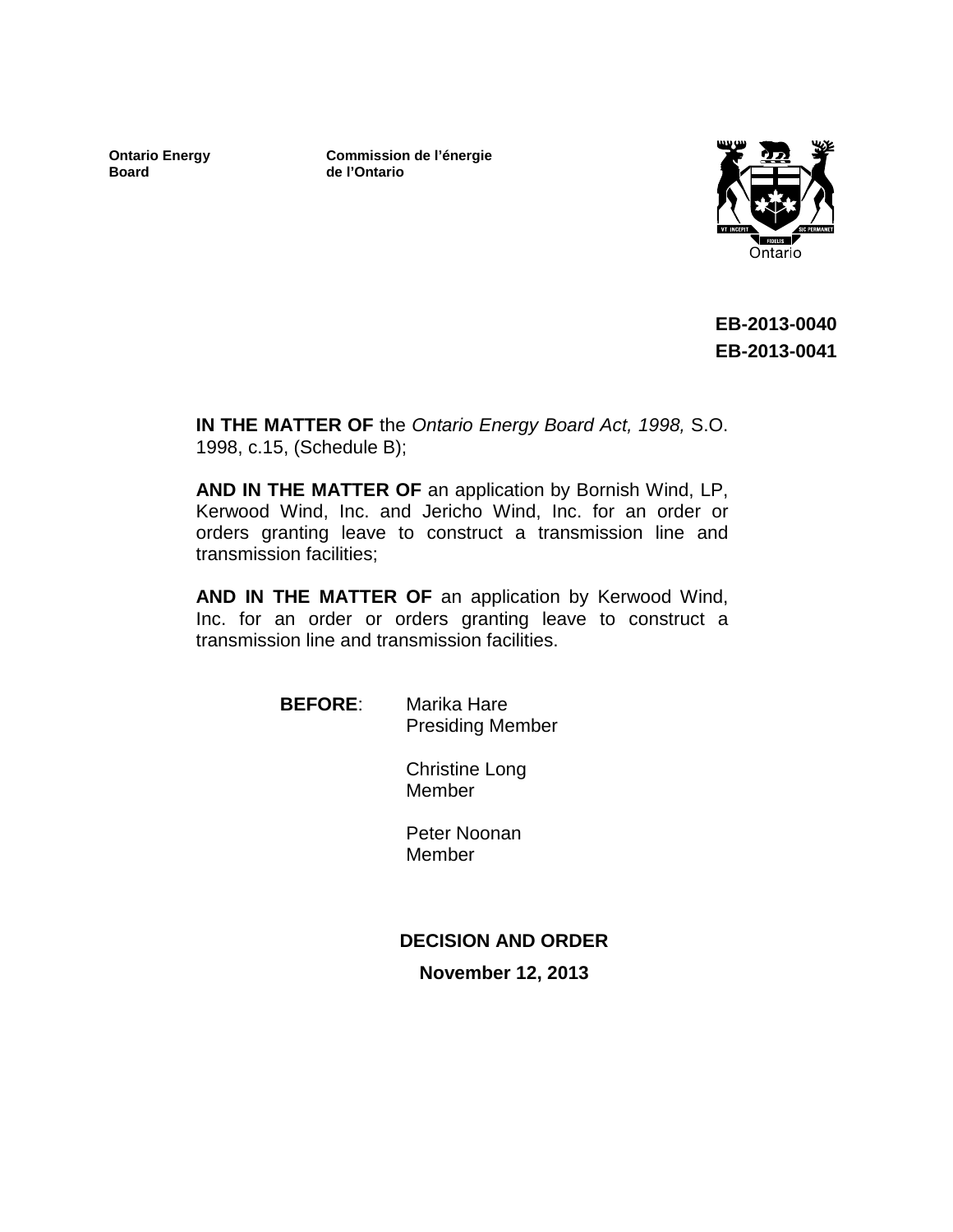## **SUMMARY OF APPLICATION**

Bornish Wind, LP, Kerwood Wind, Inc. and Jericho Wind, Inc. (the "Co-owners") filed an application with the Ontario Energy Board (the "Board"), dated February 8, 2013, under sections 92, 97 and 101 of the *Ontario Energy Board Act, 1998*, S.O. 1998, c.15, (Schedule B) (the "Act"). The Co-owners have applied for an order of the Board granting leave to construct an electricity transmission line and related facilities in the County of Middlesex. The Board assigned file number EB-2013-0040 to this application. A separate application under sections 92, 97 and 101 of the Act was filed by Kerwood Wind, Inc. ("Kerwood") on February 8, 2013. Kerwood has applied for an order of the Board granting leave to construct an electricity transmission line and related facilities in the County of Middlesex. The Board assigned file number EB-2013-0041 to this application. In the interest of efficiency, the Board combined the EB-2013-0040 and EB-2013-0041 applications (the "Applications") pursuant to the Board's powers under section 21(5) of the Act.

The proposed Co-owners transmission facilities include:

- A substation to be owned by Bornish Wind, LP, that will step-up power from the Bornish Wind Energy Centre from 34.5 kV to [1](#page-1-0)21 kV<sup>1</sup> ("Bornish Collection Substation");
- A switching station to be owned by the Co-owners at which power from the Bornish Wind Energy Centre, Adelaide Wind Energy Centre and Jericho Wind Energy Centre will converge ("Bornish Customer Switching Station");
- A 115 kV line of less than 100 m connecting the Bornish Collection Substation and the Bornish Customer Switching Station;
- A 115 kV single circuit transmission line, to be owned by the Co-owners, approximately 12.6 km in length connecting the Bornish Customer Switching Station and the Parkhill Customer Transformer Station. As proposed in the EB-2013-0040 application, the transmission line would run within the municipal road rights of way;
- A 500 kV transformer station to be owned by the Co-owners, that will step-up power from the Bornish Customer Switching Station from 121 kV to 500 kV ("Parkhill Customer Transformer Station"); and
- A 500 kV line of less than 100 m connecting the Parkhill Customer Transformer Station to Hydro One Networks Inc.'s Evergreen Switching Station.

<span id="page-1-0"></span><sup>&</sup>lt;sup>1</sup> As revised from 115 kV, Evidence Update filed September 18, 2013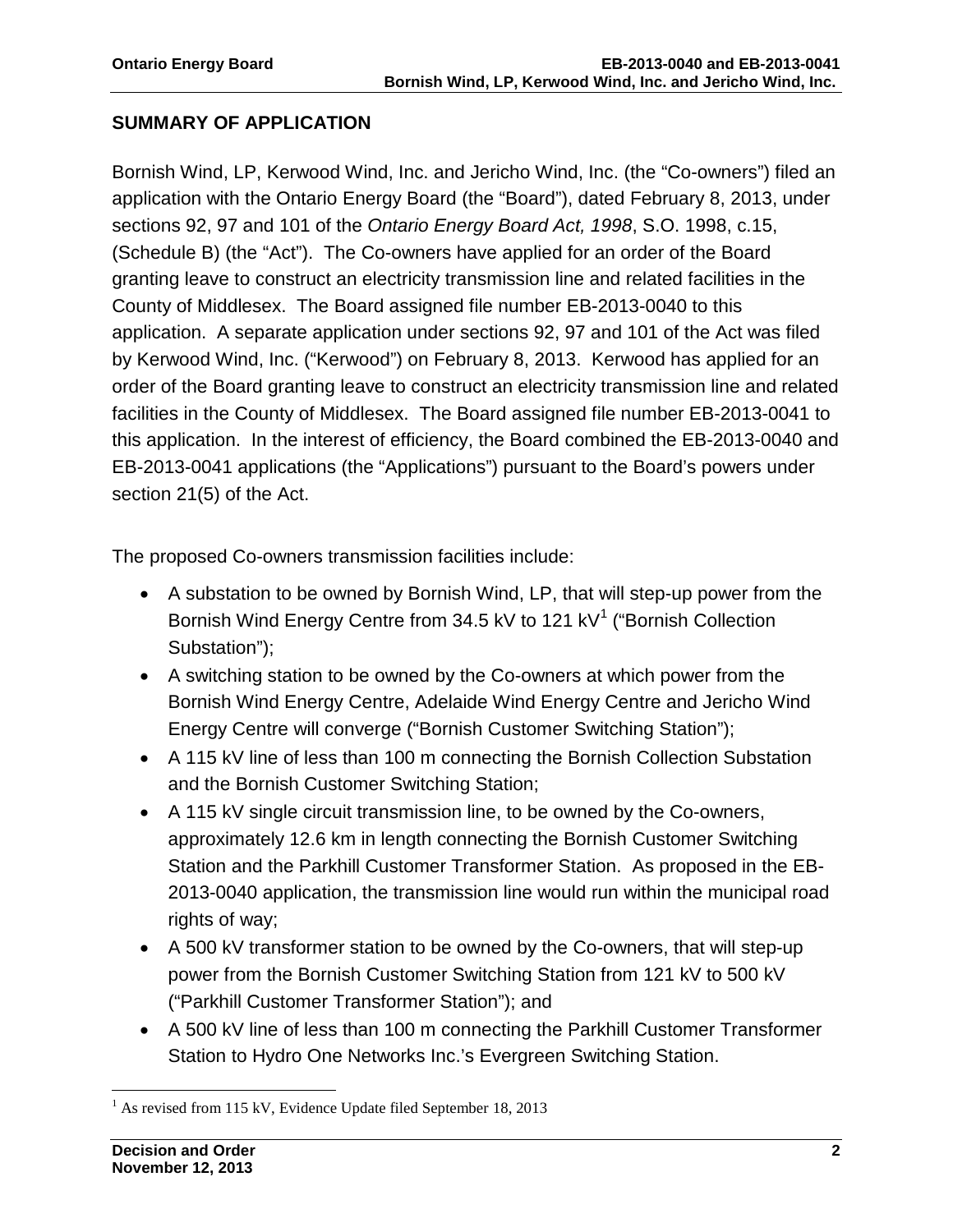The proposed Kerwood transmission facilities include:

- A substation to be owned by Kerwood, that will step-up power from the Adelaide Wind Energy Centre from 34.5 kV to 121 kV ("Adelaide Collection Substation"); and
- A 115 kV single circuit transmission line, to be owned by Kerwood, approximately 10.8 km in length connecting the Adelaide Collection Substation to the Bornish Customer Switching Station. As proposed in the EB-2013-0041 application, the transmission line would run within the municipal road rights of way.

Additional transmission facilities related to the Jericho Wind Energy Centre are the subject of a separate leave to construct application. The proposed Suncor Energy Cedar Point Wind Power Project (the "Suncor Project") may connect to the IESO-controlled grid through the planned Jericho transmission facilities.<sup>[2](#page-2-0)</sup>

# **SUMMARY OF THIS PROCEEDING**

The Board issued a Notice of Application dated March 11, 2013, which was published and served by the Co-owners and Kerwood (the "Applicants") in accordance with the Board's letter of direction.

The Board granted intervenor status to the following parties: the Corporation of the County of Middlesex (the "County"), the Corporation of the Township of Adelaide Metcalfe, a group of landowners (the "Group"), Hydro One Networks Inc. ("Hydro One"), the Independent Electricity System Operator ("IESO"), Middlesex-Lambton Wind Action Group, Inc. and the Municipality of North Middlesex.

The Board received 5 letters of comment from individuals. Several individuals expressed their concerns about the adequacy of consultation with the affected communities and the cost of power from wind generation projects. Concern was also expressed about health issues related to wind turbines and transmission lines, the aesthetics of transmission lines, and the protection of heritage buildings. One individual stated that that construction of the Co-owners' transmission facilities should not begin until the Jericho Wind Energy Centre has received its Renewable Energy Approval ("REA"). These matters are discussed in this decision.

<span id="page-2-0"></span> <sup>2</sup> EB-2013-0040, Exh D-1-1 page 6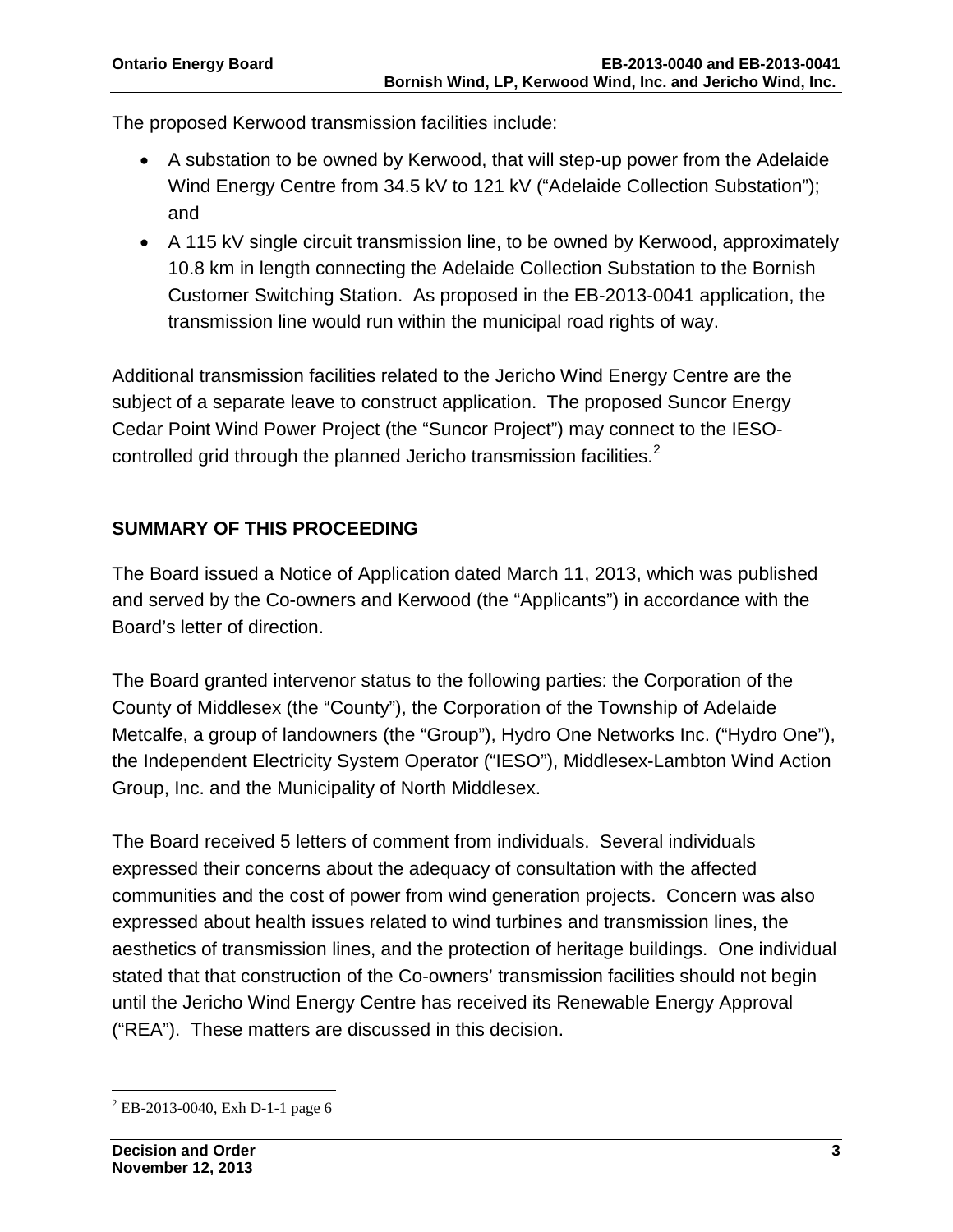The County, the Group and Board staff filed interrogatories on the Applicants' evidence. The Applicants provided responses to all interrogatories. The Board also received intervenor evidence from the County, the Group and Hydro One. The Applicants, the County and Board staff submitted interrogatories on the evidence filed by the intervenors and responses were provided by the parties that submitted the evidence.

The Applicants filed an evidence update (the "Evidence Update") on September 18, 2013 and the Board made provision for interrogatories on the Evidence Update. Pursuant to Procedural Orders No. 9 and 10, the Applicants filed argument-in-chief, submissions were filed by the County, Hydro One, the Group and Board staff, and the Applicants filed reply argument.

The record of this proceeding is available for review on the Board's website and at the Board's offices in Toronto. The Board has considered the full record but has referred to the record only to the extent necessary to provide context to its findings.

# **SCOPE OF THIS PROCEEDING**

The Board's power to grant an applicant leave to construct electricity transmission facilities is set out in subsection 92 (1) of the Act which states:

92 (1) No person shall construct, expand or reinforce an electricity transmission line or an electricity distribution line or make an interconnection without first obtaining from the Board an order granting leave to construct, expand or reinforce such line or interconnection.

In discharging its duties under section 92 the Board is governed by the provisions of section 96 of the Act which states:

- 96 (1) If, after considering an application under section 90, 91 or 92 the Board is of the opinion that the construction, expansion or reinforcement of the proposed work is in the public interest, it shall make an order granting leave to carry out the work.
	- (2) In an application under section 92, the Board shall only consider the following when, under subsection 1, it considers whether the construction, expansion or reinforcement of the electricity transmission line or electricity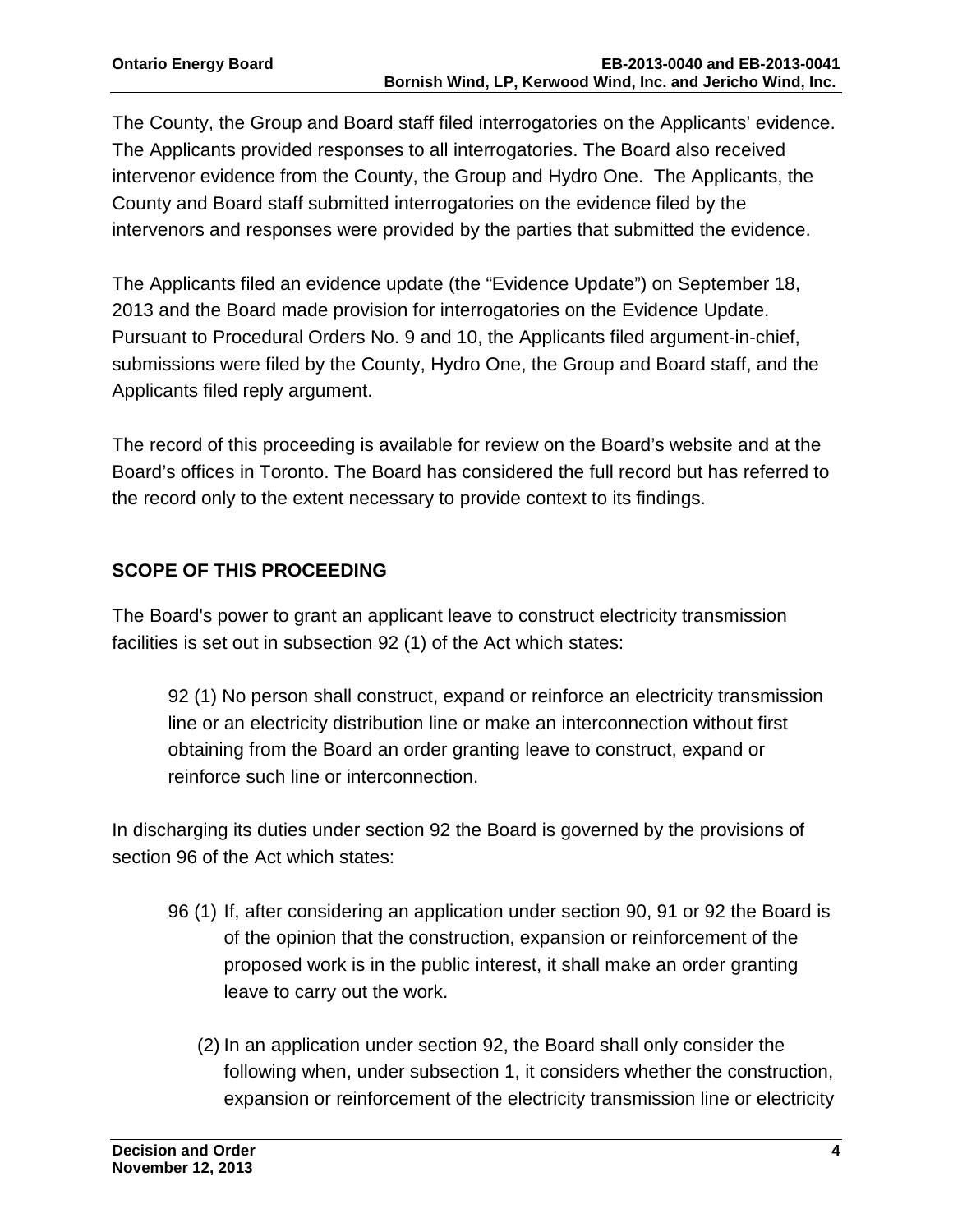distribution line, or the making of the interconnection, is in the public interest:

- 1. The interests of consumers with respect to prices and the reliability and quality of electricity service.
- 2. Where applicable and in a manner consistent with the policies of the Government of Ontario, the promotion of the use of renewable energy sources.

In addition, section 97 of the Act states:

97. In an application under section 90, 91 or 92, leave to construct shall not be granted until the applicant satisfies the Board that it has offered or will offer to each owner of land affected by the approved route or location an agreement in a form approved by the Board.

The wording of subsection 96(2) requires the Board to consider only the factors specified in subsection 96(2) in determining whether the proposed Co-owners and Kerwood transmission facilities are in the public interest. While it may be appropriate to consider the concept of public interest from a broader perspective in other contexts, the Act clearly limits the factors the Board is to consider in the context of the Applications. Given the focus established by subsection 96(2), health and aesthetic issues related to wind turbines and transmission lines are not within the scope of this proceeding.

With respect to wind generation projects and the interests of consumers, the cost of power from such projects was the subject of some letters of comment. The Board in making a determination with respect to the interest of consumers with respect to prices, limits its review to the cost of connection of the wind generation facility to the provincial transmission system. A review of the actual commodity cost of wind power is outside the Board's jurisdiction in this proceeding.

# **INTERESTS OF CONSUMERS WITH RESPECT TO RELIABILITY AND QUALITY OF ELECTRICITY SERVICE**

The Applicants filed System Impact Assessment ("SIA") Reports and Customer Impact Assessment ("CIA") Reports with the Applications.

The SIAs were performed by the IESO and are intended to assess whether the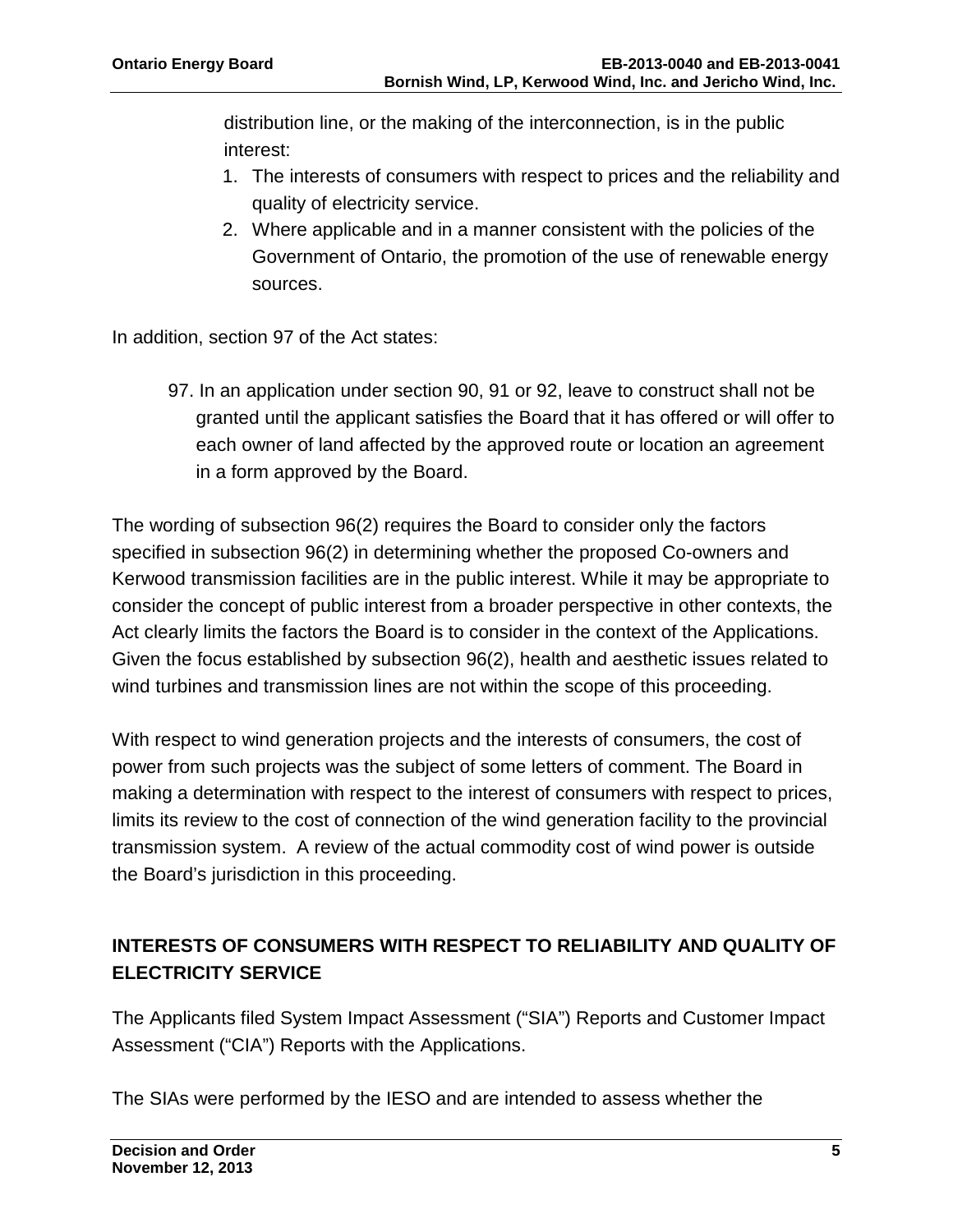proposed connection to the IESO-controlled electricity grid would have an adverse impact on the quality and reliability of the integrated power system. In the Final SIA Reports the IESO considered the Bornish, Adelaide and Jericho Wind Energy Centres as a cluster. The subsequent Addenda included the Suncor Project in the cluster. The IESO concluded that the proposed connection of the four wind generation projects is expected to have no material impact on the reliability of the integrated power system. Before the projects are allowed to connect, the Applicants must meet the IESO requirements for connection listed in the Final SIA Reports and Addenda.

The CIAs were performed by Hydro One and are intended to assess the potential impacts of the connection of the proposed wind generation projects on transmission customers in the local vicinity. The primary focus of the study is to assess the voltage and fault level variations due to the connection. The Final CIA Reports, issued on December 20, 2011, considered the total wind generation capacity of 283.5 MW from the Bornish, Adelaide and Jericho Wind Energy Centres. An Addendum was issued on June 8, 2012 relating to the proposed connection of the 100 MW Suncor Project. The CIAs confirmed that the fault levels at low voltage and high voltage buses are in accordance with the requirements set out in the Board's Transmission System Code. The CIA Reports concluded that the generation can be incorporated without adverse impact on existing transmission customers in the area. The CIA Reports and Addenda list facilities that the Applicants are required to install as part of their connection.

No party objected to the conclusions of the SIAs and CIAs.

Based on the conclusions of the SIA Reports and CIA Reports, the Board is satisfied that the proposed connection will not adversely impact the interests of consumers with respect to reliability or quality of electrical service, if the Applicants construct the transmission facilities in accordance with the conditions in the SIAs and CIAs.

## **INTERESTS OF CONSUMERS WITH RESPECT TO PRICES**

The Co-owners state in the evidence that the cost of the Co-owners' transmission facilities will be borne by the Co-owners, and similarly, Kerwood will bear the cost of the Kerwood transmission facilities. The Applicants state that, as such, the proposed transmission facilities will not affect electricity transmission rates in Ontario. $3$ 

<span id="page-5-0"></span> <sup>3</sup> EB-2013-0040, Exh B-2-1 page 6, EB-2013-0041, Exh B-2-1 page 5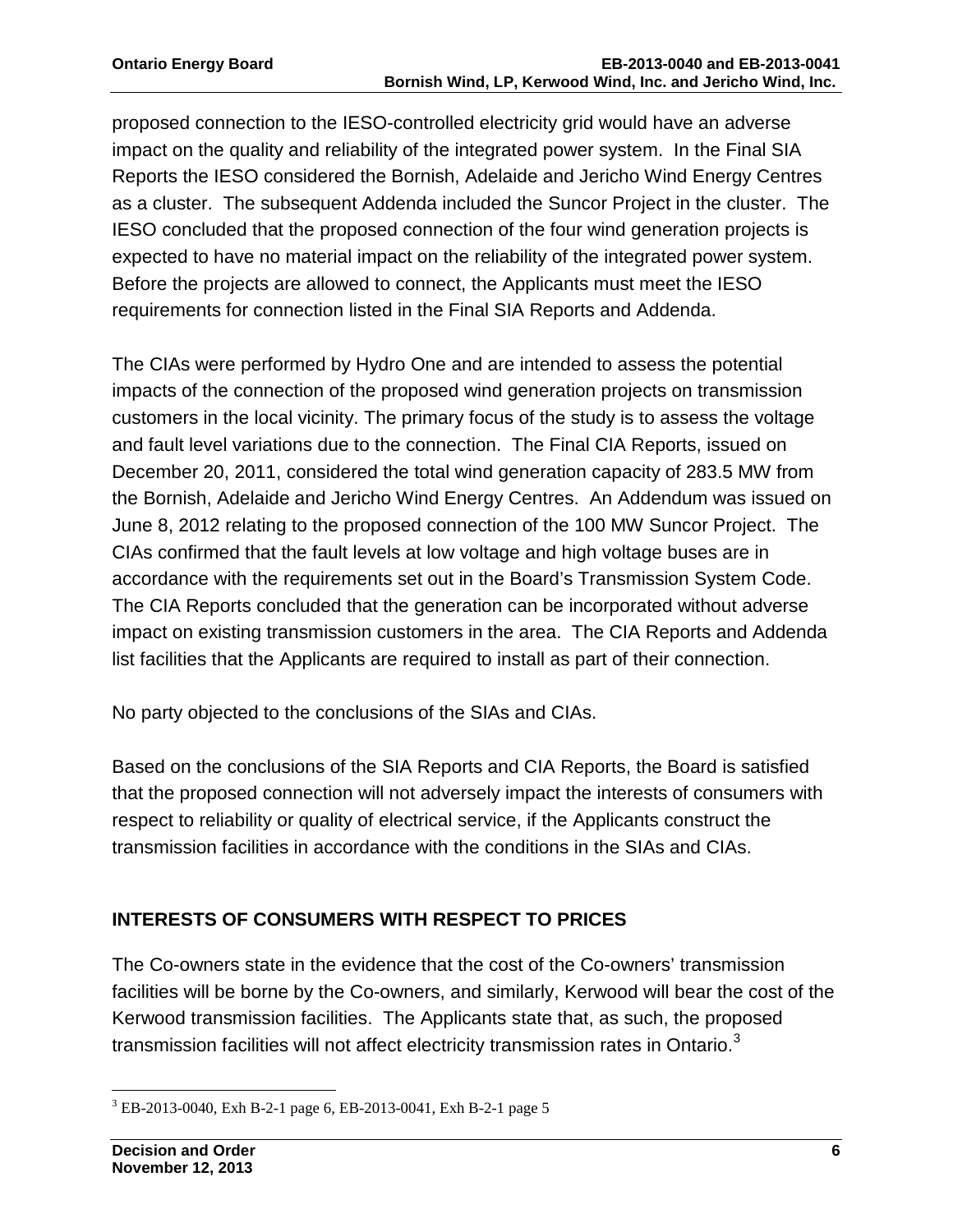The Co-owners' line will be located on the opposite side of the road from Hydro One`s distribution line for about 11 km. Similarly, Kerwood's line will be located on the opposite side of the road from Hydro One's distribution line for about 7 km. In its evidence, Hydro One raised concerns about the provision of service to Hydro One distribution customers who reside on the other side of the proposed transmission facilities, as well as the connection of new customers. $4$  The specific concerns were cost responsibility and duration of cost responsibility for services that need to be placed underground to avoid overhead crossing of the transmission lines. Hydro One stated that neither the Transmission System Code nor the Distribution System Code provide guidance on this issue.

The Applicants reported in the Evidence Update that a Perpendicular Crossing Agreement and Emergency Services Agreement had been finalized with Hydro One. In addition to service matters, the agreement addresses the allocation of increased costs for installing new customer connections.

Hydro One confirmed in its submission that its concerns in this proceeding are now addressed. However, in the event that similar issues arise, Hydro One submitted that parties would benefit from the Board's general guidance on cost responsibility and service quality considerations that arise when the assets of one licensed entity affect those of another. In reply, the Applicants argued that the Board need not consider a policy matter of general application in the context of the current proceeding.

As Hydro One and the Applicants have finalized an agreement with respect to the service and cost allocation matter relating to distribution customers who reside, or will reside, on the other side of the proposed transmission facilities, there is no need for a Board determination on this matter in the current proceeding.

The Board is satisfied that the Co-owners' and Kerwood's transmission facilities will not have an adverse impact on electricity transmission rates in Ontario.

<span id="page-6-0"></span> <sup>4</sup> Hydro One Intervenor Evidence filed June 3, 2013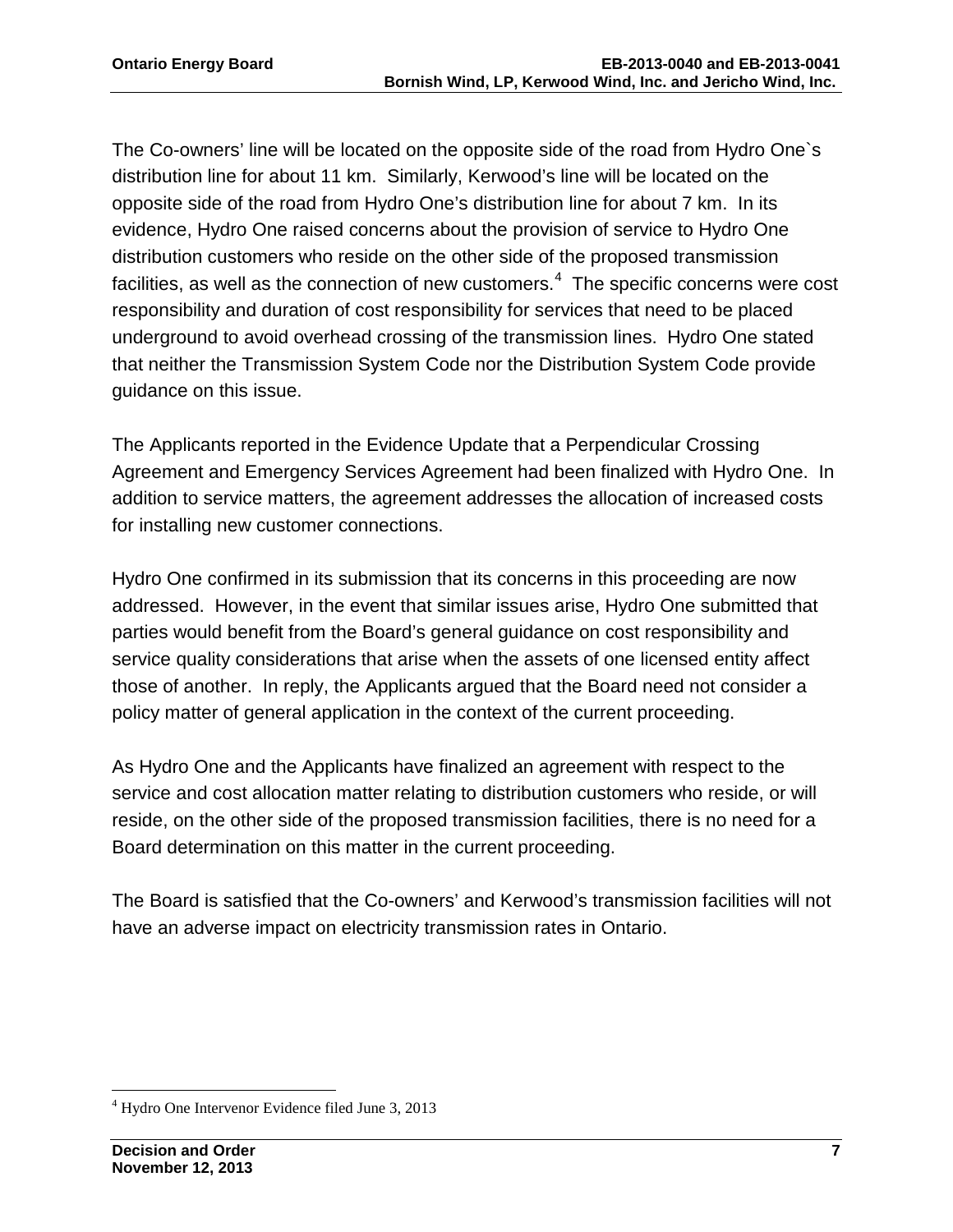# **POLICIES OF THE GOVERNMENT ON THE PROMOTION OF THE USE OF RENEWABLE ENERGY SOURCES**

The Applicants state that each of their wind generation projects has been awarded a 20 year power purchase agreement under the Government of Ontario's Feed-in-Tariff program. The Bornish Wind Energy Centre has a capacity of 72.9 MW, the Adelaide Wind Energy Centre (to be owned and operated by Kerwood) has a capacity of 59.9 MW, and the Jericho Wind Energy Centre has a capacity of 149.0 MW. The transmission facilities proposed in this proceeding are needed to connect the renewable power that will be generated from the wind generation projects to the provincial grid.

In the view of the Board, the transmission facilities will promote the use of renewable energy consistent with provincial policy by connecting wind farms to the provincial grid.

# **LOCATION OF THE PROPOSED TRANSMISSION FACILITIES**

As summarized in the Co-owners' application, the Co-owners considered co-locating the Co-owners' transmission line with Hydro One distribution lines, as well as a back country route, but decided that the municipal road right of way was the preferred route. It is a direct route that makes use of existing infrastructure corridors. The Kerwood route selection, as described in its application, was constrained by available crossings along the Ausable River. The route selected along Kerwood Road provided the most direct route.

In the Evidence Update the Applicants stated that they have all the necessary land rights required to construct the proposed transmission facilities, including some private easements. The Applicants reported that they had reached agreement with the County on modifications to the routing of transmission lines and the form of road use agreements, and that the Applicants have addressed all of the County's outstanding concerns with the proposed transmission facilities.

The Applicants' Evidence Update also reported that there was agreement in principle for Hydro One to undertake to relocate a short segment of distribution line underground at the Applicants' cost to permit the transmission facilities to avoid the Keyser Store. $5$  The

<span id="page-7-0"></span> <sup>5</sup> EB-2013-0041, Exh B-1-4 page 2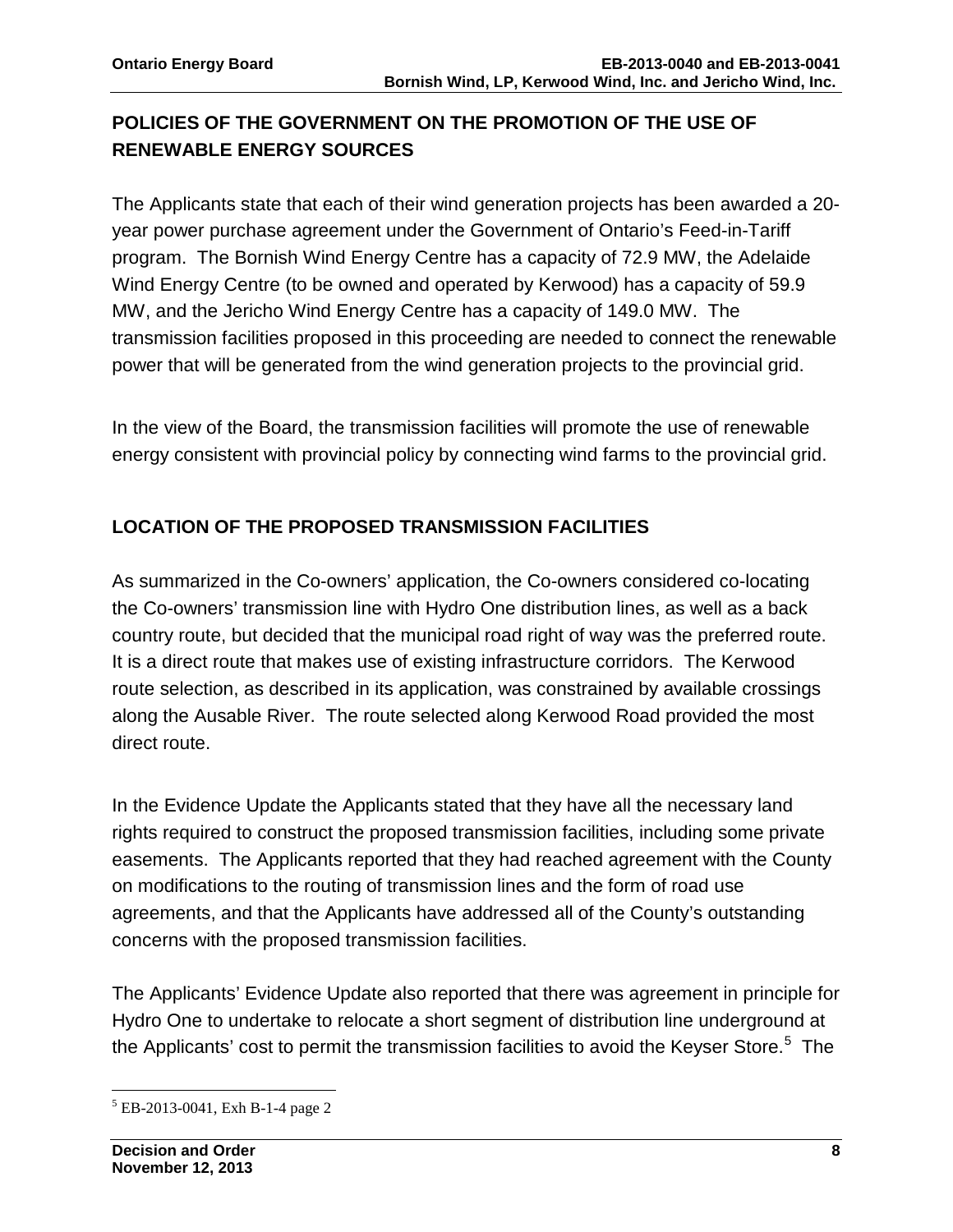Group notes in its evidence that the Keyser Store is the oldest building in the area and is historically significant. Protection of heritage buildings was also a concern expressed in a letter of comment.

In its submission, the Group states that there was no public consultation on the "Parkhill Interconnect", which is described in the Group's interrogatory #10 as "a switchyard, approximately 11.5 km of 115 kV transmission line and a substation. The substation will consist of two (2) 135/225 MVA transformers. The 115 kV line will run from the Parkhill Interconnect's switchyard, known as the Bornish Switchyard, to the Parkhill Interconnect's substation, known as the Parkhill Substation". The Applicants replied that there was consultation on these facilities that was documented in an integrated manner in the consultation reports that form part of the REA applications. The Applicants submitted that the adequacy of public consultation is a matter for consideration in the relevant REA processes.

The Group states that Jericho Wind, Inc. is seeking an REA for the Jericho Wind Energy Centre and its related Parkhill Interconnect Project. Similar to a position expressed in a letter of comment, the Group argues that the only REA that must be approved before the construction of the Parkhill Interconnect can proceed is the Jericho Wind Energy Centre REA, which has not yet been granted.

In response to the Group's interrogatory #10 and in reply submission, the Applicants stated that the REA for each of its wind generation projects includes all transmission facilities necessary to connect the project to the IESO-controlled grid. As noted in the Evidence Update, the REA for the Bornish Wind Energy Centre (the "Bornish REA") was received in April 2013 but has been appealed. The REA for the Adelaide Wind Energy Centre (the "Kerwood REA") was received in August 2013 but also has been appealed.<sup>[6](#page-8-0)</sup> The transmission line routing as originally filed in the leave to construct applications on February 8, 2013 were considered during the REA process. The Applicants have submitted an application to the Ministry of Environment to amend the Kerwood REA to include the use of private easements where the necessary land rights have been secured. A similar amendment to include the use of private easements for the Bornish REA has not been submitted yet. $<sup>7</sup>$  $<sup>7</sup>$  $<sup>7</sup>$ </sup>

<span id="page-8-0"></span> $^6$  EB-2013-0040, Exh B-1-4 page 4, EB-2013-0041, Exh B-1-4, page 5 $^7$  Reply Argument, filed October 18, 2013

<span id="page-8-1"></span>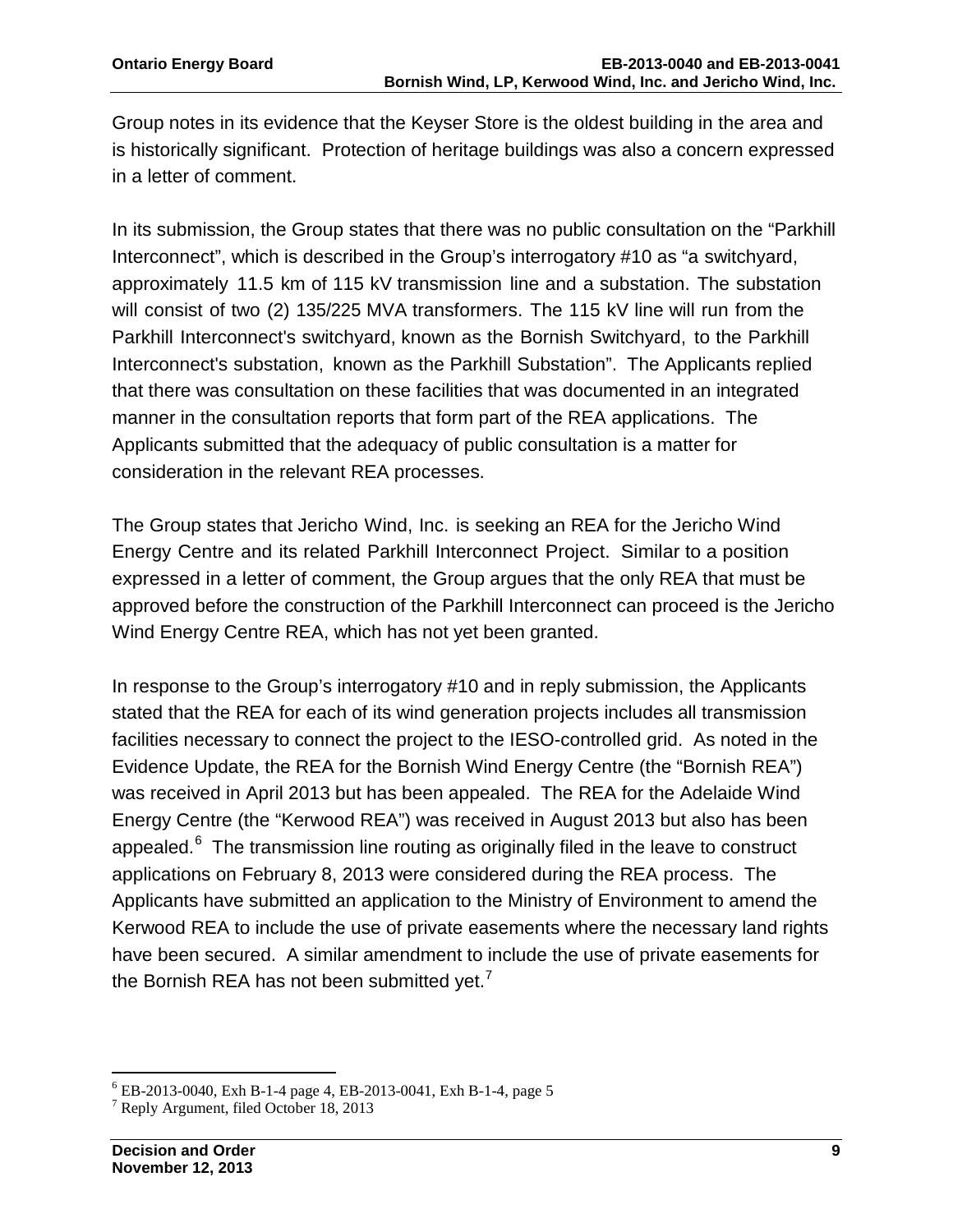It is the Applicants' position that only one REA is required to commence construction of the Co-owners' transmission facilities that are shared by the wind generation projects and, further, the Board should not delay its consideration of the current application because of a related matter that is before another decision-maker.

The planned route does not pose any concerns from the perspective of the Board's jurisdiction in this matter. The evidence supports the view that some consultation has occurred and the Board considers that any contention about the adequacy of public consultation is best left to the determination of the Ministry of the Environment as part of the REA process. As to the Parkhill Interconnect Project, the Board notes that its process under section 92 of the Act is separate from the REA process and that all Applicants are required by regulation to conform to the requirements of the provincial REA process before their projects can be constructed.

# **FORM OF AGREEMENT OFFERED TO LANDOWNERS**

Section 97 of the Act requires that the Board be satisfied that the Applicants have offered or will offer each landowner affected by the approved route or location an agreement in a form approved by the Board.

The Applicants seek approval of the forms of land agreement which were provided in Exh F-2-1 of each Application. As noted above, in the Evidence Update and reply submission, the Applicants stated that they have all necessary land rights required to construct the proposed transmission facilities, including in respect of any private lands adjacent to road allowances that will be used for the proposed transmission lines.

In each application seeking approval under section 97, the Board reviews the forms of agreements filed by the Applicant in order to satisfy itself that the form of agreement, which represents the initial offering to an affected landowner, is acceptable. Once the Board is satisfied with the initial offering to an affected landowner, the parties are free to negotiate terms to meet their respective interests. In this proceeding, the Board is satisfied with the forms of agreements filed by the Applicants. In addition, no concerns were expressed to the Board concerning the forms of agreements proposed by the Applicants.

There was a concern expressed by the Group relating to whether a provision for independent legal advice contained in the agreements was being implemented by the Applicants. The Applicants confirmed in response to Board staff interrogatory #23 that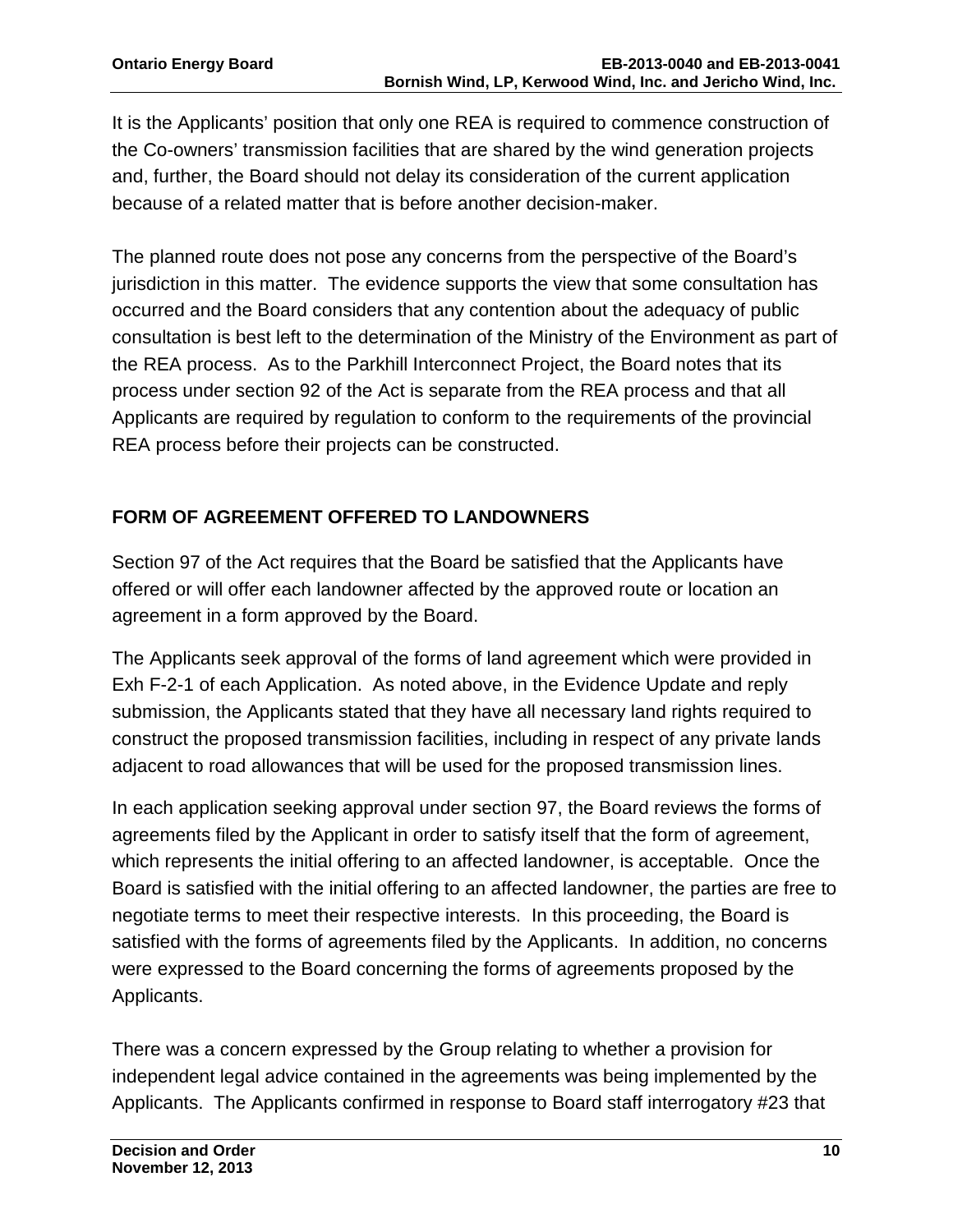all parties who have entered into a land use agreement have been provided with an opportunity to obtain independent legal advice. The Applicants also confirmed their practice with respect to reimbursement for costs incurred for obtaining independent legal advice.

The Board notes that the Applicants have satisfactorily explained their practices with respect to the implementation of the independent legal advice clause contained in the proposed agreements. The Board also notes that implementation of the independent legal advice clause is a matter of contract performance and as such is a matter for determination in another forum, and is not a matter for the Board to consider.

The Board approves the forms of agreement filed in this proceeding. The Board notes that its approval in this context does not necessarily imply that the Board would or would not approve these forms of agreement in any future proceeding.

## **Section 101 of the Act**

The Applicants have applied under section 101 of the Act for an order approving the construction of certain transmission facilities upon, under or over a highway, utility line or ditch.

In the Evidence Update, the Applicants stated that on September 10, 2013, it reached agreement with the County on two road use agreements, and filed those agreements as part of the Evidence Update.<sup>[8](#page-10-0)</sup> The County submitted that its concerns have been addressed by the forms of agreement provided with the Evidence Update. The County further submitted that "it does not object to the current form of the applications, so long as leave to construct is conditional on all of the specific details contained in the aforementioned agreements."

In reply, the Applicants stated that they do not object with the general intent of the County's request. However, the Applicants argue that the County's request for leave to construct be conditional on "all of the specific details" contained in the road use agreements is too broad. The Applicants cited commercial matters as an example, which the Applicants stated was beyond the Board's jurisdiction in this proceeding.

<span id="page-10-0"></span> <sup>8</sup> EB-2013-0040. Exh B-1-4, page 1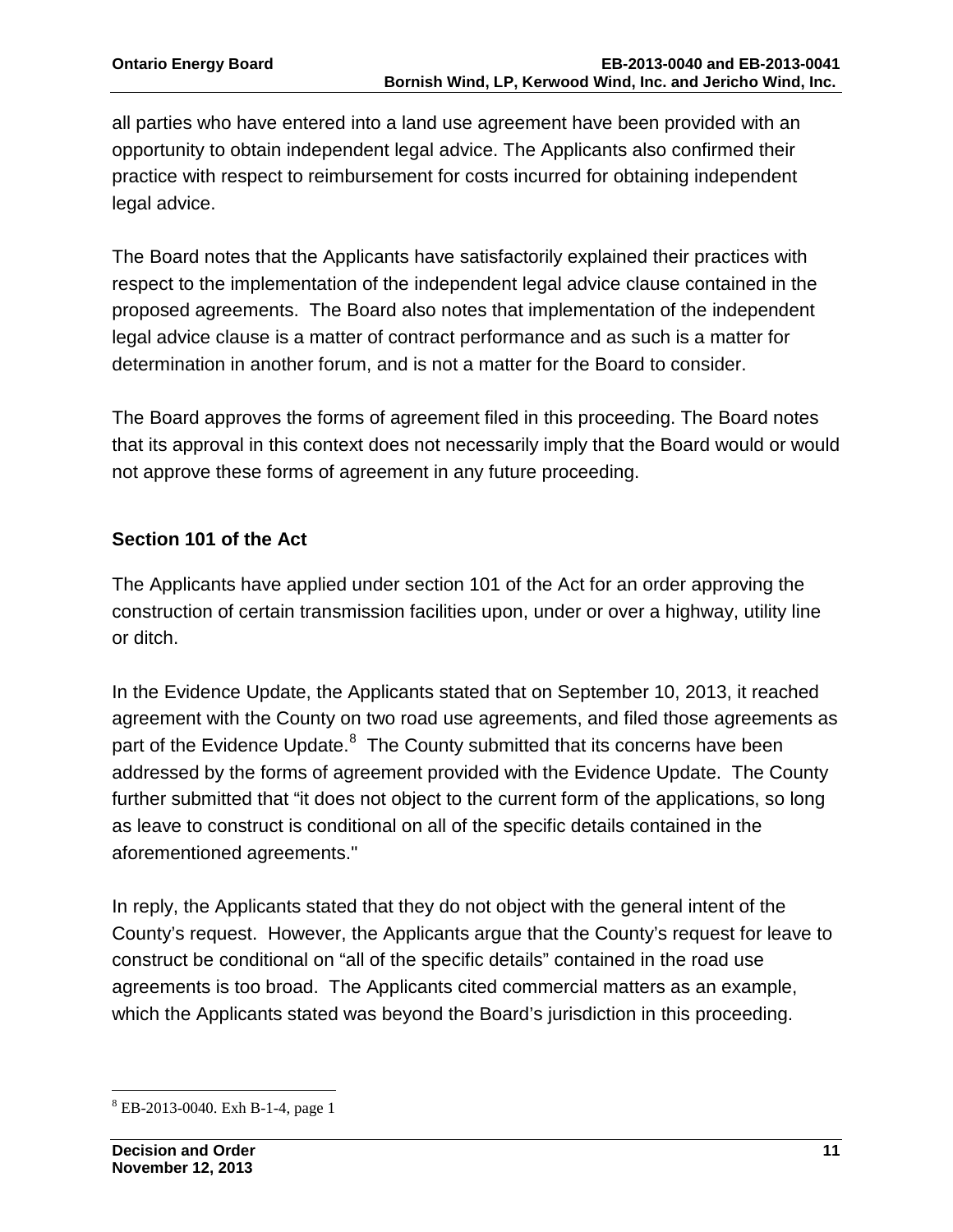The Board approves the construction of the transmission facilities on municipal road rights of way as agreed to by the Applicants and the County. The approval of the Board is subject to the condition that the proposed facilities be constructed in accordance with the settlement between the Applicants and the County to the extent that the terms of the settlement address matters that are within the jurisdiction of the Board pursuant to section 101 of the Act.

# **BOARD DECISION**

The Board finds that the construction of the transmission facilities, as described in the Applications and submissions, is in the public interest as contemplated by subsection 96 of the Act. The Board grants its approval pursuant to section 97 of the Act for the forms of agreement that have been or will be executed by affected landowners, as submitted by the Applicants. The Board also grants its approval pursuant to section 101 of the Act approving construction of certain transmission facilities upon, under or over a highway, utility line or ditch subject to the condition that the proposed facilities be constructed in accordance with road use agreements between the Applicants and the County to the extent that the terms of the agreements address matters that are within the jurisdiction of the Board pursuant to section 101 of the Act.

The Board notes that its Decision is premised, among other things, on fulfillment of the commitments by the Applicants outlined in its submissions, which include the Applicants' commitments to fulfill the conditions in the SIA and CIA Reports, secure full and final REA and to pay costs as outlined in this Decision.

# **THE BOARD ORDERS THAT**:

- 1. Pursuant to section 92 of the Act, the Board grants Bornish Wind, LP, Kerwood Wind, Inc. and Jericho Wind, Inc. leave to construct the Co-owners transmission facilities in accordance with the Board's Decision in this proceeding. The granting of this leave to construct is conditional on the Co-owners commencing construction within 12 months of the date of the Board's Decision.
- 2. Pursuant to section 92 of the Act, the Board grants Kerwood Wind, Inc. leave to construct the Kerwood transmission facilities in accordance with the Board's Decision in this proceeding. The granting of this leave to construct is conditional on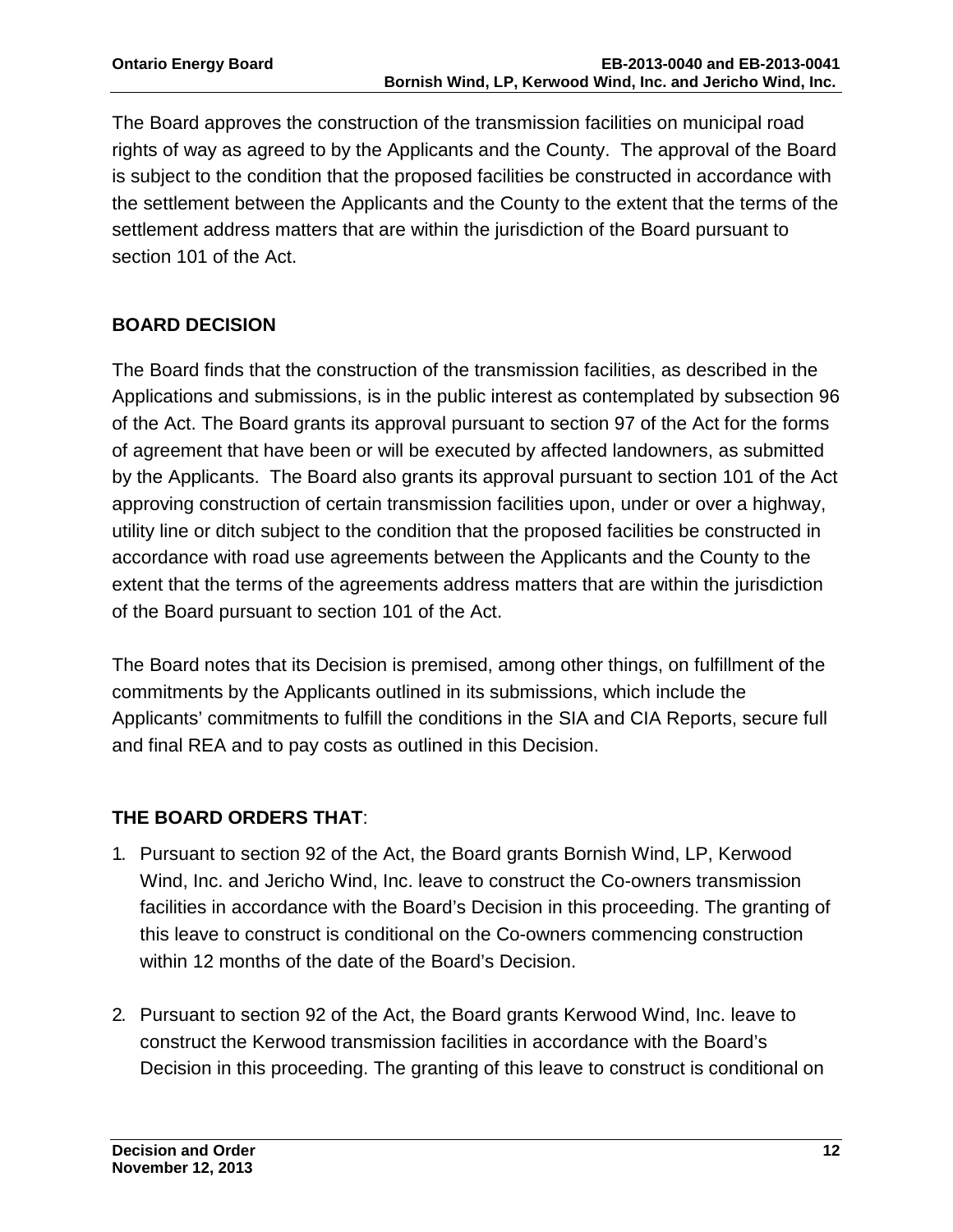Kerwood Wind Inc. commencing construction within 12 months of the date of the Board's Decision.

- 3. Pursuant to section 97 of the Act, the Board approves the forms of agreements filed by the Applicants in this proceeding.
- 4. Pursuant to section 101 of the Act, the Board grants the Applicants authority to construct transmission facilities upon, under or over a highway, utility line or ditch. The granting of this authority is conditional on the Applicants constructing the facilities in accordance with terms of road use agreements agreed to by the Applicants and the County on September 10, 2013, to the extent that the terms of the road use agreements address matters within the jurisdiction of the Board pursuant to section 101 of the Act.
- 5. The Group of Intervenors shall file its cost claim with the Board within **7 days** from the date of issuance of this Decision and Order and deliver a copy of the cost claim to the Applicants. The cost claim must be in accordance with the Board's Practice Direction on Cost Awards.
- 6. The Applicants shall file with the Board and forward to the Group of Intervenors any objections to the claimed costs within **17 days** from the date of issuance of this Decision and Order.
- 7. If an objection is filed, the Group of Intervenors shall file with the Board and forward to the Applicants any responses to any objections for cost claims within **24 days** of the date of this Decision and Order.
- 8. The Applicants shall pay the Board's costs incidental to this proceeding upon receipt of the Board's invoice.

All filings to the Board must quote the file number EB-2013-0040 and EB-2013-0041, be made through the Board's web portal at

https://www.pes.ontarioenergyboard.ca/eservice/, and consist of two paper copies and one electronic copy in searchable / unrestricted PDF format. Filings must clearly state the sender's name, postal address and telephone number, fax number and e-mail address. Please use the document naming conventions and document submission standards outlined in the RESS Document Guidelines found at www.ontarioenergyboard.ca. If the web portal is not available you may e-mail your